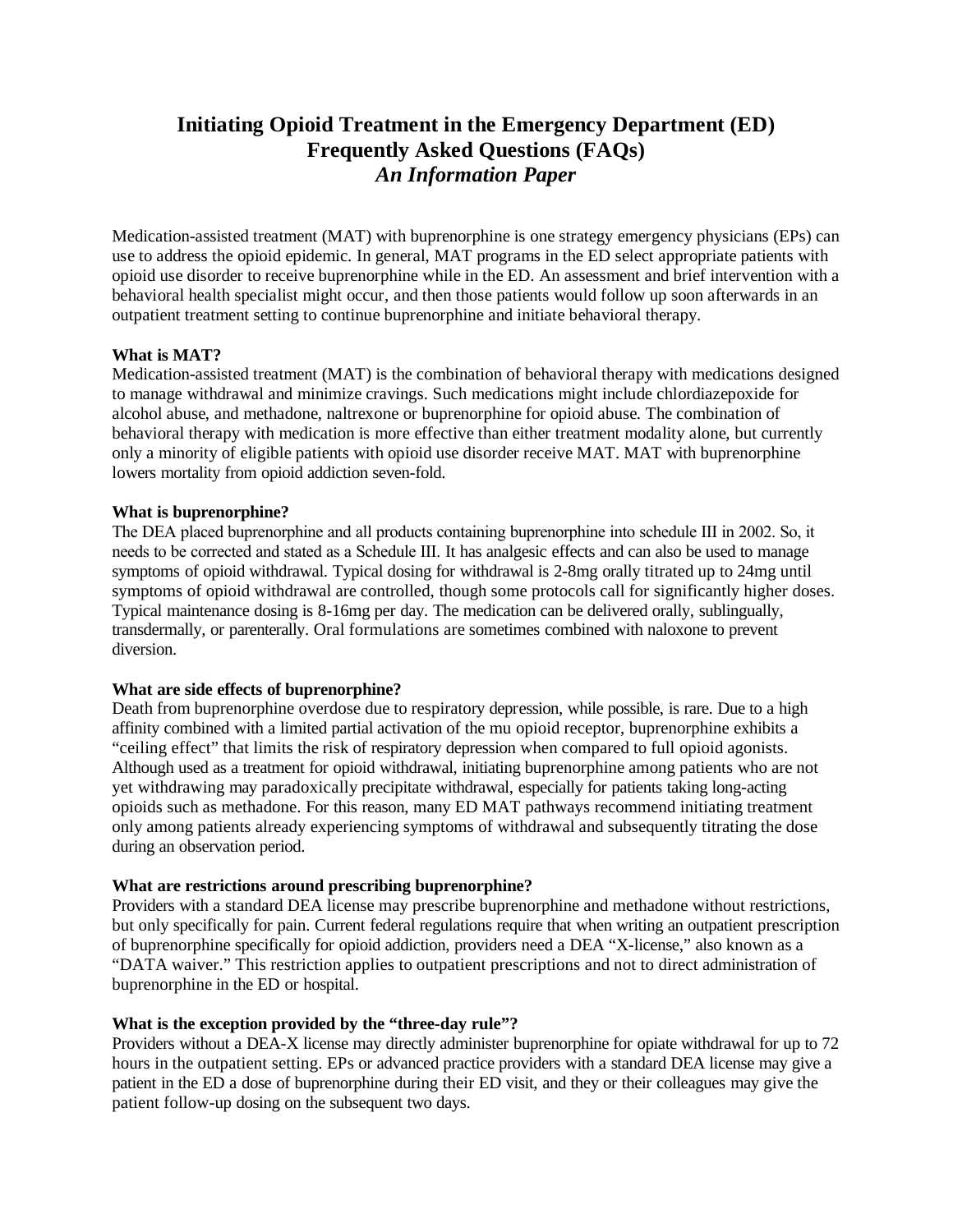# **Who are appropriate patients for ED-initiated MAT?**

Ideal patients are those with moderate to severe opioid use disorder who are experiencing signs of withdrawal and are not occasional recreational users. The Clinical Opiate Withdrawal Scale (COWS) is sometimes used, often with a recommendation to begin treatment at scores of 8 or higher. Pregnancy is not a contraindication. Many programs recommend offering MAT to ED patients being treated for opioid overdoses.

Given a higher risk of precipitated withdrawal, patients on long acting opioids, such as methadone, are often not ideal candidates for initiating buprenorphine.

#### **What would an MAT pathway look like in the ED?**

MAT pathways will vary from ED to ED, based on local resources and access to behavioral health experts. Appropriate patients could be identified by the emergency provider, and buprenorphine administered in the ED. The patient might be monitored for up to an hour afterwards for withdrawal symptoms, which would be treated with further buprenorphine. During this time, an assessment and intervention with a behavioral health specialist might occur, and a connection could be established with an outpatient treatment facility. Alternative protocols have been developed that allow for a single 8mg dose of buprenorphine without subsequent observation in low acuity, or fast-track, zones of the emergency department.

#### **What would follow-up look like after the ED?**

Ideally, patients would be seen the day after their ED visit, before experiencing severe withdrawal once the ED buprenorphine dose wore off. However, many pathways exist, and good outcomes are still possible, even without 24-48-hour follow-up and a warm hand-off. Follow-up will be specific to the community's resources. Patients will need to be seen in an environment that offers both behavioral therapy and access to a clinician with a DEA-X license to provide long-term buprenorphine or methadone. Some models involve smartphone apps and telemedicine; others involve more traditional community based treatment clinics. Patients are often maintained on buprenorphine with behavioral therapy for months to years or indefinitely.

#### **MAT Links**

#### **Links**

Kashef Z. [Starting opioid addiction treatment in the ED is cost-effective, says study](https://news.yale.edu/2017/08/16/starting-opioid-addiction-treatment-ed-cost-effective-says-study). *Yale News*. August 16, 2017.

*Health media overview of landmark Yale MAT study and its effectiveness in guiding patients to treatment.* 

[Initiating medication-assisted treatment for patients](https://www.ahcmedia.com/articles/141037-initiating-medication-assisted-treatment-for-patients-presenting-with-opioid-withdrawal) presenting with opioid withdrawal. *ED Management*. August 1, 2017.

*Health media overview of the effectiveness of MAT with a focus on the experiences of a program initiated in Washington state.* 

Emergency department initiation [of medication-assisted treatment for opioid addiction: Strategies for](https://www.chcf.org/wp-content/uploads/2017/12/PDF-EmergencyDeptMATStrategies.pdf)  [success.](https://www.chcf.org/wp-content/uploads/2017/12/PDF-EmergencyDeptMATStrategies.pdf) California Health Care Foundation. Published August 2016. *Report on launching an opioid addiction treatment program with visual guide to setting up an effective MAT program.* 

Emergency department [treatment and follow-up strategies for opioid use disorder.](https://www.medicaid.gov/state-resource-center/innovation-accelerator-program/iap-downloads/program-areas/fued-webinar.pdf) Centers for Medicare & Medicaid Services. December 13, 2017.

*PowerPoint presentation outlining CMS-sponsored lectures on ED treatment and follow-up planning for patients presenting with opioid use disorder.*